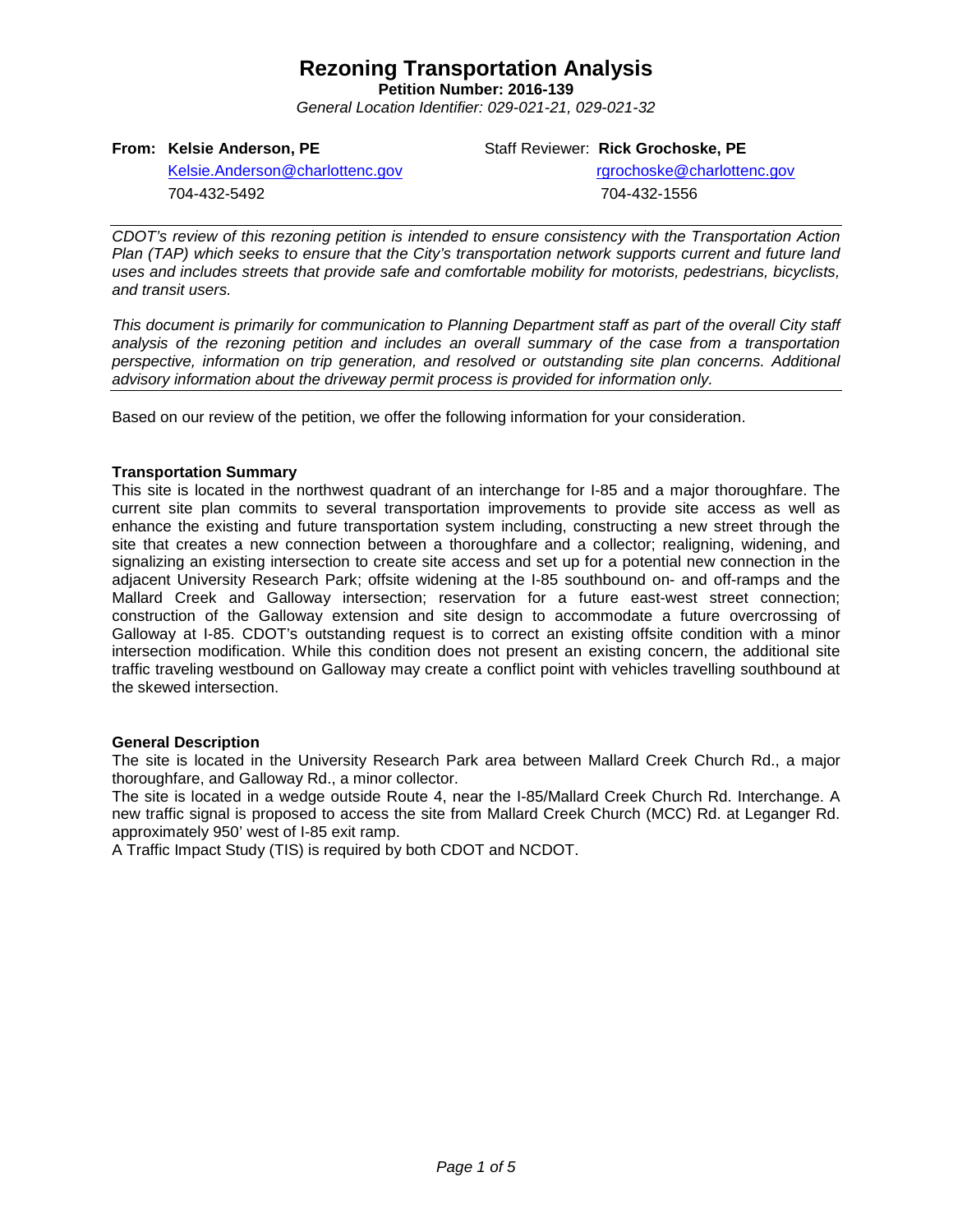**Petition Number: 2016-139**

*General Location Identifier: 029-021-21, 029-021-32*

## **Trip Generation**

| <b>Scenario</b>                           | <b>Land Use</b>                                                                                                             | <b>Intensity</b>                                   | <b>Trip</b><br>Generation<br>(vehicle)<br>trips/day) | <b>Source</b>                         |
|-------------------------------------------|-----------------------------------------------------------------------------------------------------------------------------|----------------------------------------------------|------------------------------------------------------|---------------------------------------|
| <b>Existing Use</b>                       | Single Family/Vacant                                                                                                        | 3 dwellings                                        | 30                                                   | <b>Tax Records</b>                    |
| Entitlement with<br><b>Current Zoning</b> | Single Family (35.7 acres of R-3)<br>Office (21.7 acres of RE-3 (CD))<br>Office (8.3 acres of RE-1)                         | 107 dwellings<br>300k sf<br>300k sf                | 7.170                                                | Guidance<br>from<br>Planning          |
| <b>Proposed Zoning</b>                    | Retail<br><b>Fast Food Drive-Thru</b><br>Apartments<br>Convenience Store w/ Gas Pumps<br><b>Topgolf Entertainment Venue</b> | 32.5k sf<br>$6.5k$ sf<br>395 dwellings<br>20 pumps | 22,900                                               | Petitioner's<br>Traffic<br>Consultant |

## **Resolved Issues**

- 1. The petitioner should revise the site plan along the site's Mallard Creek Church (MCC) frontage as follows:
	- a. Depict and provide a conditional note to extend curb/gutter, 8' planting strip, and a 12' wide multiuse path to the I-85 exit ramp if approved by NCDOT during permitting.
	- b. Depict and provide a conditional note to restrict the proposed site driveway on MCC Rd. to a right-in only movement.
	- c. CDOT requests that the petitioner consider extending the 12' multiuse path to fill in the gap on the north side of Mallard Creek Church between the site and existing sidewalk.
- 2. The petitioner should revise the site plan along the site's Galloway frontage as follows:
	- a. Depict and provide a conditional note to add an 8' planting strip and 6' wide sidewalk along the south side of Galloway Rd. between Garrison Rd. and Leganger Rd.
	- b. Depict and provide a conditional note to dedicate in fee simple 36' right-of-way as measured from the street's existing centerline needs along the site's Galloway Rd's. frontage to accommodate a local collector typical street cross-section (see CLDSM U-07). Additional traveled way width may be required during permitting to accommodate left turn lanes at driveways. Coordinate with CDOT to determine appropriate bicycle and pedestrian facilities within cross section.
	- c. Depict and provide a conditional note to implement a westbound 150' left turn storage lane on Galloway Rd. at Legranger Rd. extension when requested by CDOT.
	- d. Depict and establish a building set back line along the site's Galloway Rd's. frontage east of Leganger Rd. to accommodate a future I-85 grade separation structure. CDOT requests a working session to clarify needs after considering exhibits received on 12/1.
	- e. Revise the right of way or provide sidewalk utility easement to 44' from existing centerline to accommodate future left and buffered bike lane. Shift proposed back of sidewalk to 40' from centerline.
- 3. The petitioner should revise the site plan along the site's Legranger extension frontage as follows:
	- a. Depict and provide a conditional note relocating the northernmost proposed site driveway located on Leganger Rd. extension, serving the multi-family buildings along Galloway Rd., to approximately 250' south of Galloway Rd.
	- b. Depict and provide a conditional note that would restrict site driveways and on-street parking within 150' of all proposed roundabouts approach legs.
	- c. Depict and provide a conditional note to restrict the proposed site driveway on Leganger Rd. extension, serving the Mallard Creek Presbyterian Church, to right-in/right-out movements, including the installation of a raised concrete median between MCC and the roundabout.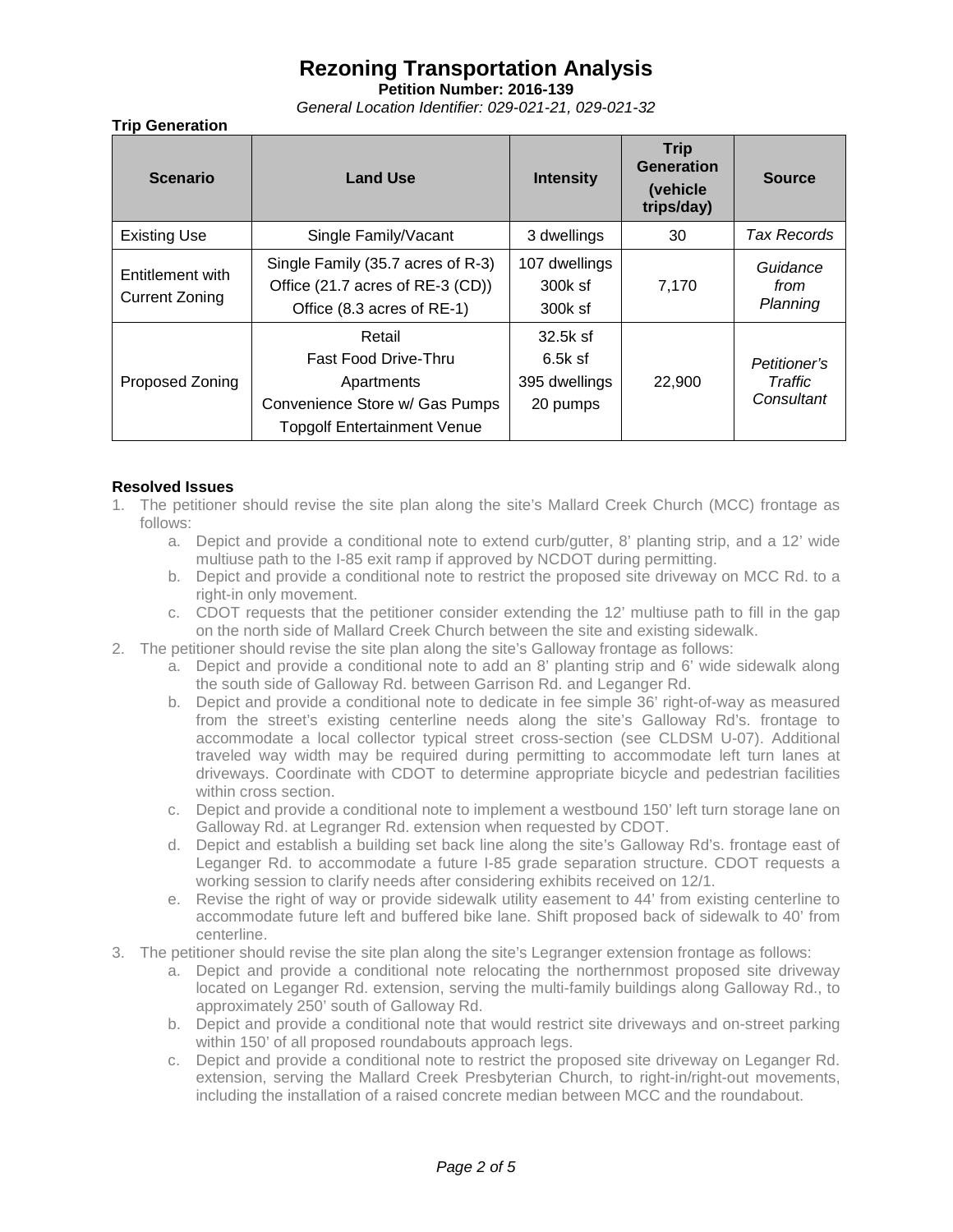## **Rezoning Transportation Analysis Petition Number: 2016-139**

## *General Location Identifier: 029-021-21, 029-021-32*

- d. Add a conditional note to allow a future east/west street connection to Legranger Rd. from parcel no. 02902101 for a possible street extension to Creekmere Lane in the future.
- e. Traffic circle north of MCC on the Legranger Rd extension should operate like a roundabout, not a four-way stop to ensure operations at signalized intersection are unimpeded by internal circulation.
- f. Depict and provide a conditional note committing to a Local Office/Commercial Wide minimum cross section and right of way in compliance with CLDSM U-05. Additional traveled way width may be required during permitting to accommodate left turn lanes at driveways. Coordinate with CDOT to determine appropriate bicycle and pedestrian facilities within cross section.
- g. Restrict Outparcel 1 access to right-in/right-out at both access points. Extend roundabout median on eastern leg.
- h. Close the southbound vehicle movement on the south leg of the internal roundabout. A single inbound lane from the right-in access is acceptable however two-way movement on this leg presents driver expectation concerns to CDOT and NCDOT.
- 4. The petitioner should revise the site plan to include a conditional transportation note indicating that the existing southern Leganger Rd. leg realignment is required for approval of the signalized access point on MCC into the site. Spacing to the I-85 SB ramps interchange signal shall be maximized (approximately 950') and is subject to NCDOT and CDOT approval. The final MCC Rd./Legranger Rd. intersection geometry will be determined and approved during the permitting process and will include requirements for:
	- a. Pedestrian refuge islands on each street to shorten pedestrian crossing distances.
	- b. Appropriate transition from mutiuse path to on-street bike lanes.
	- c. Due to the sharp corners before the intersection near side signals are required to warn approaching traffic what the signal is showing.
	- d. The single left turn lane on the north leg may not be able to be permissive. It appears the the left turning sight visibility is not adequate.
	- e. Be sure the lane lines up once it is confirmed which ones are needed. If you have a single left turn opposing dual left turns it needs to be offset with a marked out lane.
	- f. Provide at least a 100' tangent on each Legranger approach leg entering into the W. Mallard Creek Church right of way
	- g. Provide flattest vertical alignment possible for best operations.
- 5. A Traffic Impact Study (TIS), required by both CDOT and NCDOT, has not been submitted. Additional transportation comments may be forthcoming once the agencies have completed the review of a submitted TIS.
- 6. The petitioner should revise the site plan to add a conditional note specifying dedication and fee simple conveyance of all rights-of-way to the City/NCDOT before the site's first building certificate of occupancy is issued. CDOT requests right of way set at 2' behind back of sidewalk.
- 7. The petitioner should revise the site plan to add a note specifying all transportation improvements will be constructed and approved before the site's first building certificate of occupancy is issued or phased per the site's development plan.
- 8. The petitioner should revise the site plan to add conditional note for transportation mitigation measures and identified in the combined NCDOT and CDOT traffic study review comments.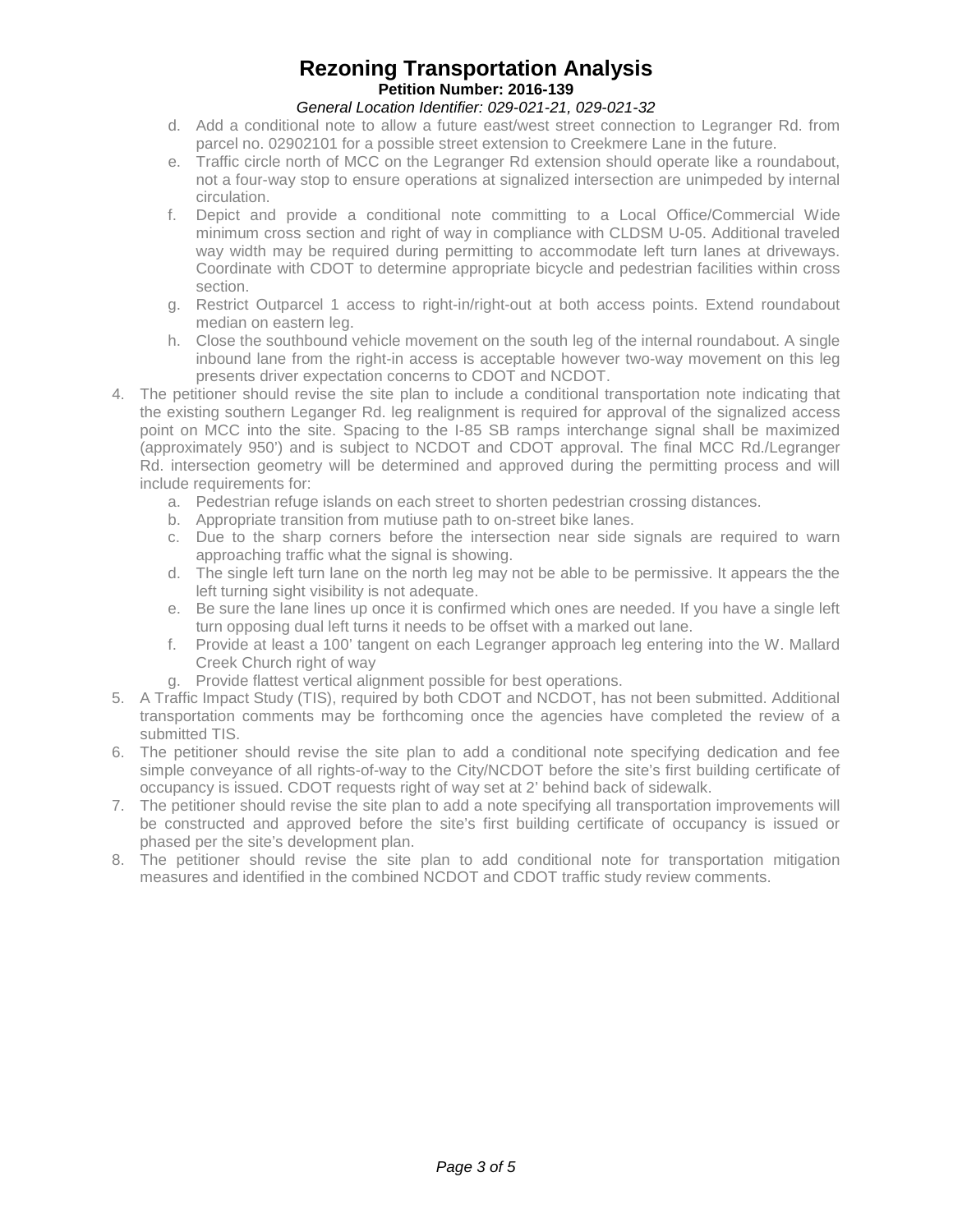**Petition Number: 2016-139**

*General Location Identifier: 029-021-21, 029-021-32*

### **Outstanding Issues**

1. CDOT requests that the petitioner consider minor modifications to the Garrison/Galloway intersection to obtain better compliance of stop control condition. See concept below:



- 2. The petitioner should revise transportation conditional notes as follows:
	- a. Notes 4H, 4N, 4O, and 4R(4)(b) remove *"or if there is not existing right–of-way to accommodate these improvements, then the Petitioner shall have no obligation to install*  **such improvements".** All transportation improvements included in the subject site plan are important and necessary to be implemented; therefore the Petitioner needs to be responsible to obtain all necessary right-of-way for transportation improvements. CDOT has existing policies that deal with the acquisition right-of-way which can be applied in the project's permitting process.
	- b. Note 4L Clarify that this reserved area will not be included in tree save.
	- c. Note 4R(1)(a) revise to clarify that the improvement is to construct a *second* right turn lane and include language to channelize these right turn lanes with a pedestrian island.
	- d. Add *"plus the appropriate taper length"* to all notes with a specific turn lane storage length
	- e. Note 4R(3)
		- i. Include a northbound through at access point #2 at Mallard Creek Church.
		- ii. Add R(3)(i.): The petitioner shall remove all existing pavement/drainage structures not needed and replace with top soil and necessary landscaping within the existing Laganger Rd. right-of-way between Mallard Creek Church Rd. and the proposed realigned Laganger Rd
	- f. Note 4R(5)(a) Provide a *three (3)* lane cross section on the northbound Connector Road at Galloway Rd. providing one ingress lane, *one left turn lane, and one 100' right turn storage lane with an appropriate taper length*

### **Advisory Information**

The following are requirements of the developer that must be satisfied prior to driveway permit approval. We recommend that the petitioner reflect these on the rezoning plan as-appropriate.

- 1. According to the City of Charlotte's Driveway Regulations, CDOT has the authority to regulate/approve all private street/driveway and public street connections to the right-of-way of a street under the regulatory jurisdiction of the City of Charlotte.
- 2. Adequate sight triangles must be reserved at the existing/proposed street entrance(s). Two 35' x 35' sight triangles (and two 10' x 70' sight triangles on North Carolina Department of Transportation on NCDOT maintained streets) are required for the entrance(s) to meet requirements. All proposed trees, berms, walls, fences, and/or identification signs must not interfere with sight distance at the entrance(s). Such items should be identified on the site plan.
- 3. The proposed driveway connection(s) to public streets will require a driveway permit(s) to be submitted to CDOT (and the North Carolina Department of Transportation on NCDOT maintained streets) for review and approval. The exact driveway location(s) and type/width of the driveway(s) will